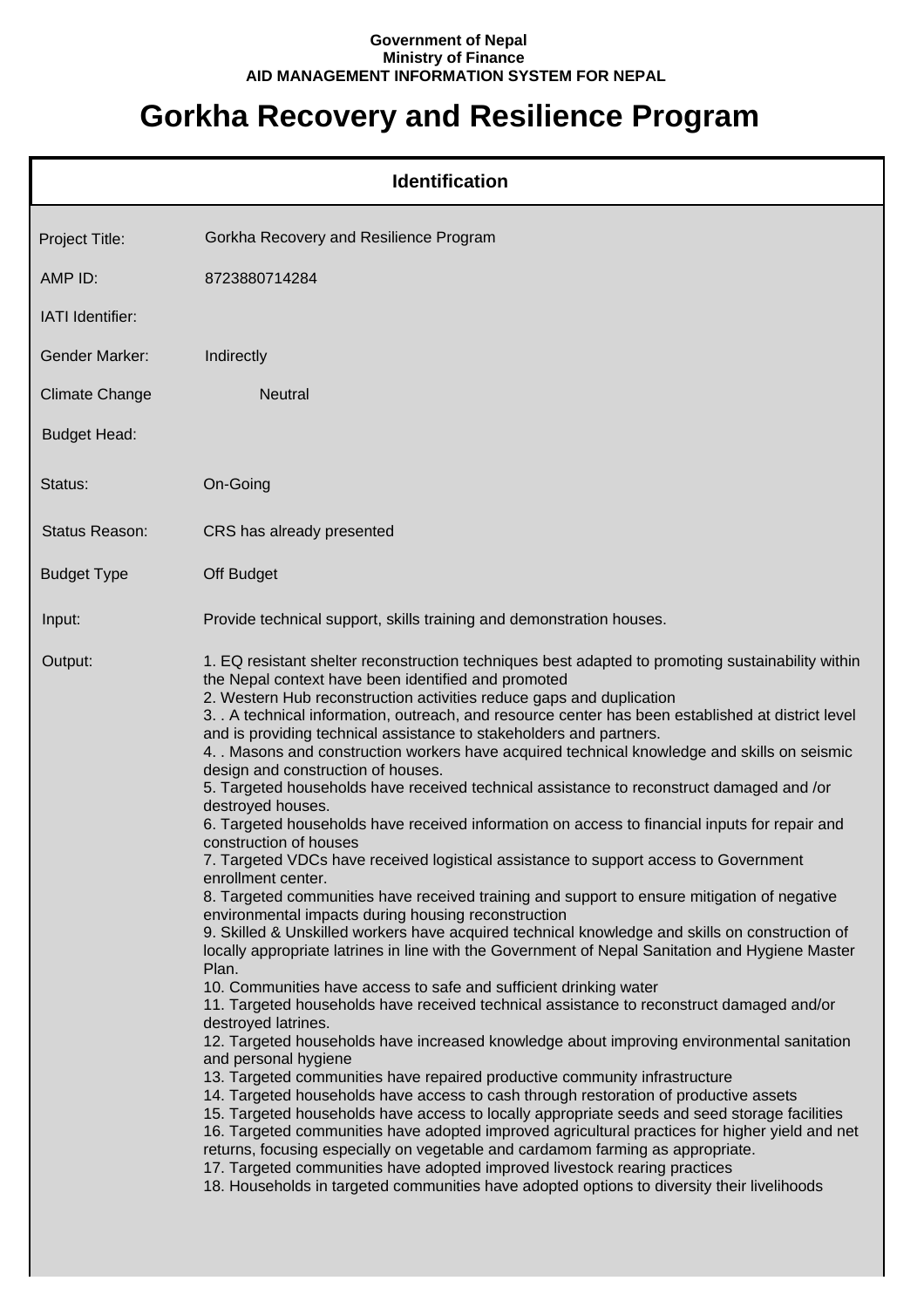|                   | 19. Targeted communities have functional and well governed savings groups in operation<br>20. Targeted households have skills required to effectively manage small enterprises<br>21. Village Reconstruction Committees (VRCs) are established and trained |
|-------------------|------------------------------------------------------------------------------------------------------------------------------------------------------------------------------------------------------------------------------------------------------------|
| Outcome:          | Earthquake affected households rebuild their lives.                                                                                                                                                                                                        |
| Impact:           | Earthquake affected households<br>1. reside in a safe, sustainable and sanitary enviroment, and<br>2. have resilient livelihood                                                                                                                            |
| Treasury Type:    |                                                                                                                                                                                                                                                            |
| Humanitarian Ald: | Yes                                                                                                                                                                                                                                                        |

|                                       | <b>Planning</b> |
|---------------------------------------|-----------------|
| Date of Agreement                     | 2015-12-02      |
| Date of effectiveness 2016-06-30      |                 |
| Proposed Start Date 2016-06-30        |                 |
| <b>Actual Start Date</b>              | 2016-06-30      |
| Planned Completion 2020-10-31<br>Date |                 |

| <b>Location</b> |            |
|-----------------|------------|
| Location        | Percentage |
| Gorkha (Gorkha) | 100.0%     |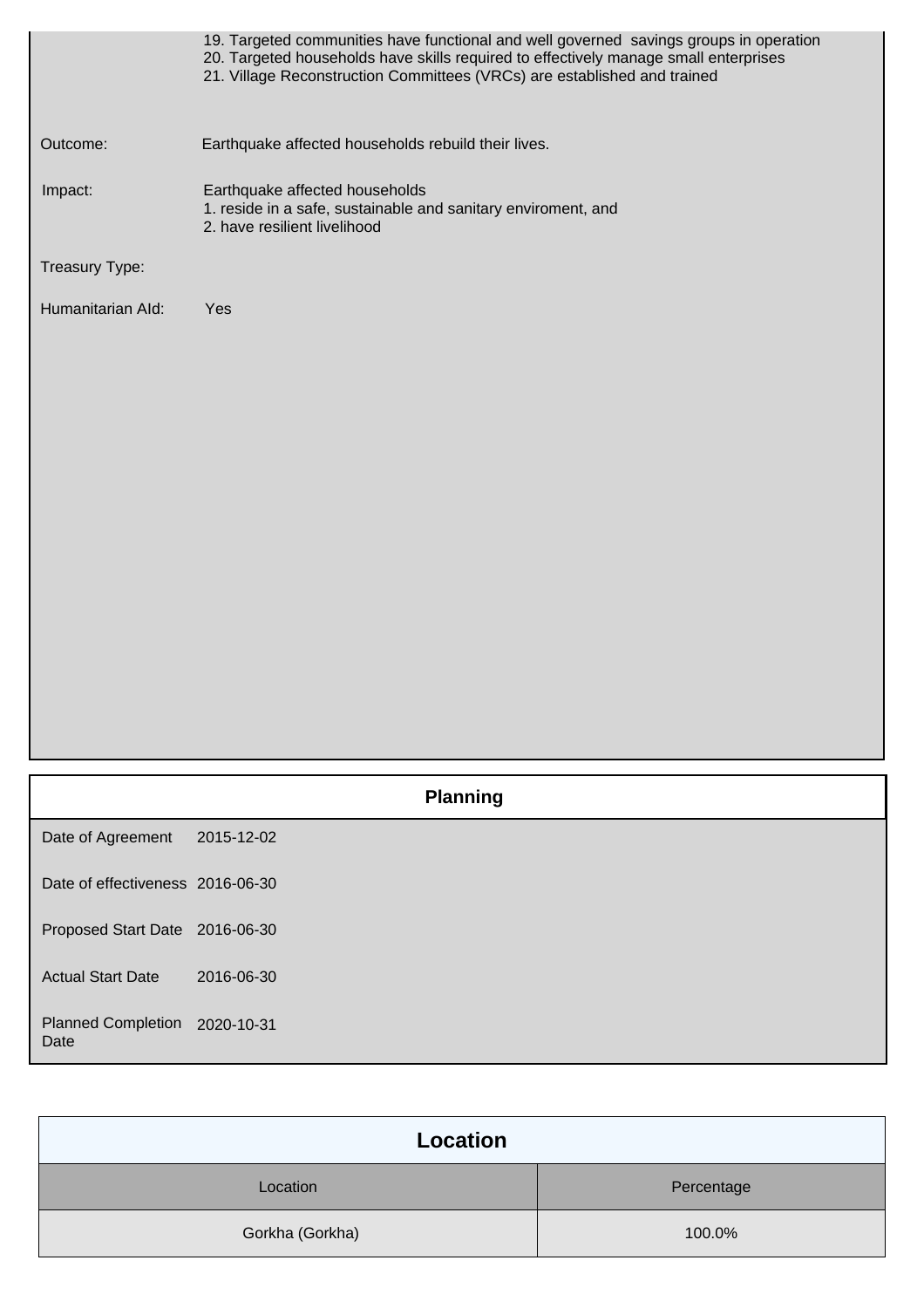| <b>National Plan</b>                                                                                                          |            |
|-------------------------------------------------------------------------------------------------------------------------------|------------|
| Program                                                                                                                       | Percentage |
| [Monitoring and Evaluation ] [ Good Governance and Human Rights ] [ National<br>Development Plan (NDP) ]                      | $4.0\%$    |
| [ Drinking Water and Sanitation ] [ Social Development Policy ] [ National Development Plan<br>$(NDP)$ ]                      | 20.0%      |
| [ Building, Housing and Urban Development ] [ Infrastructure Development Policy ] [ National<br>Development Plan (NDP) ]      | 40.0%      |
| Agriculture and Food Security   Macroeconomic Policy and Economic Development Policy<br>] [ National Development Plan (NDP) ] | 35.0%      |

| <b>Sector</b>                                |            |  |
|----------------------------------------------|------------|--|
| Sector                                       | Percentage |  |
| Nepal Sector Classification DRINKING WATER 0 | 25.0%      |  |
| Nepal Sector Classification HOUSING 0        | 40.0%      |  |
| Nepal Sector Classification LIVELIHOOD 0     | 35.0%      |  |

| <b>Implementing/Executing Agency</b>         |        |  |
|----------------------------------------------|--------|--|
| Donor                                        |        |  |
| <b>Catholic Relief Services</b>              | 0.0%   |  |
| <b>Responsible Organization</b>              |        |  |
| Ministry of Women, Children & Social Welfare | 100.0% |  |
| <b>Executing Agency</b>                      |        |  |
| <b>NGOs</b>                                  | 67.0%  |  |
| <b>Caritas Nepal</b>                         | 33.0%  |  |
| <b>Implementing Agency</b>                   |        |  |
| <b>Caritas Nepal</b>                         | 33.0%  |  |
| <b>NGOs</b>                                  | 67.0%  |  |

| <b>Funding</b>             |      |
|----------------------------|------|
| <b>UNDISBURSED BALANCE</b> | null |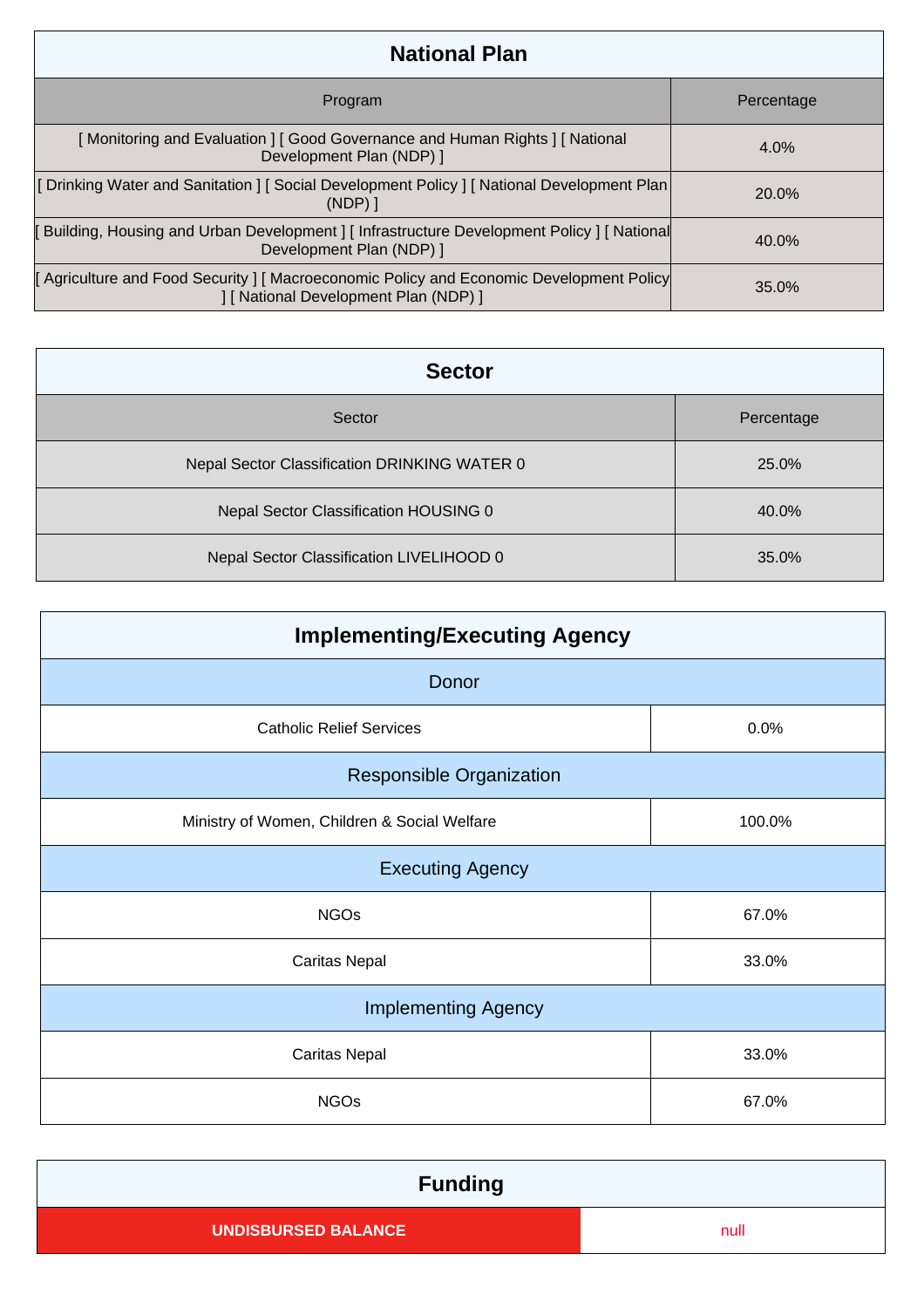| Transaction<br>Date                     | Type of<br>Assistance | Mode of<br>Payment    | Post Earthquake<br>Assistance   | Commitment | <b>Disbursement</b> |
|-----------------------------------------|-----------------------|-----------------------|---------------------------------|------------|---------------------|
|                                         |                       |                       | <b>Catholic Relief Services</b> |            |                     |
|                                         |                       |                       | <b>Actual</b>                   |            |                     |
| 12/2/2015                               | <b>Grant Aid</b>      | <b>Direct Payment</b> | Yes                             | 11,356,697 | 0                   |
| 12/15/2016                              | <b>Grant Aid</b>      | <b>Direct Payment</b> | Yes                             | 0          | 2,478,785           |
| 9/27/2017                               | Grant Aid             | <b>Direct Payment</b> | Yes                             | Ю          | 2,411,938           |
| 11/28/2018                              | <b>Grant Aid</b>      | <b>Direct Payment</b> | Yes                             | 0          | 4,602,720           |
| 7/10/2019                               | <b>Grant Aid</b>      | <b>Direct Payment</b> | Yes                             | 0          | 105,325             |
| 7/29/2019                               | <b>Grant Aid</b>      | <b>Direct Payment</b> | Yes                             | 10         | 73,801              |
| 3/31/2020                               | <b>Grant Aid</b>      | <b>Direct Payment</b> | Yes                             | 0          | 1,081,485           |
| <b>Total</b>                            |                       |                       | 11,356,697                      | 10,754,054 |                     |
|                                         |                       |                       | <b>Planned</b>                  |            |                     |
| 8/31/2020                               | <b>Grant Aid</b>      | <b>Direct Payment</b> | Yes                             | 0          | 387,345             |
| <b>Total</b>                            |                       |                       | $\mathbf 0$                     | 387,345    |                     |
| <b>Total (Catholic Relief Services)</b> |                       |                       | 11,356,697                      | 11,141,399 |                     |
| <b>UNDISBURSED BALANCE</b>              |                       |                       | 215,298                         |            |                     |

| <b>Progress Achieved</b>       |
|--------------------------------|
| Progress Achieved:             |
| Key Problems:                  |
| Steps Taken to Solve Problems: |